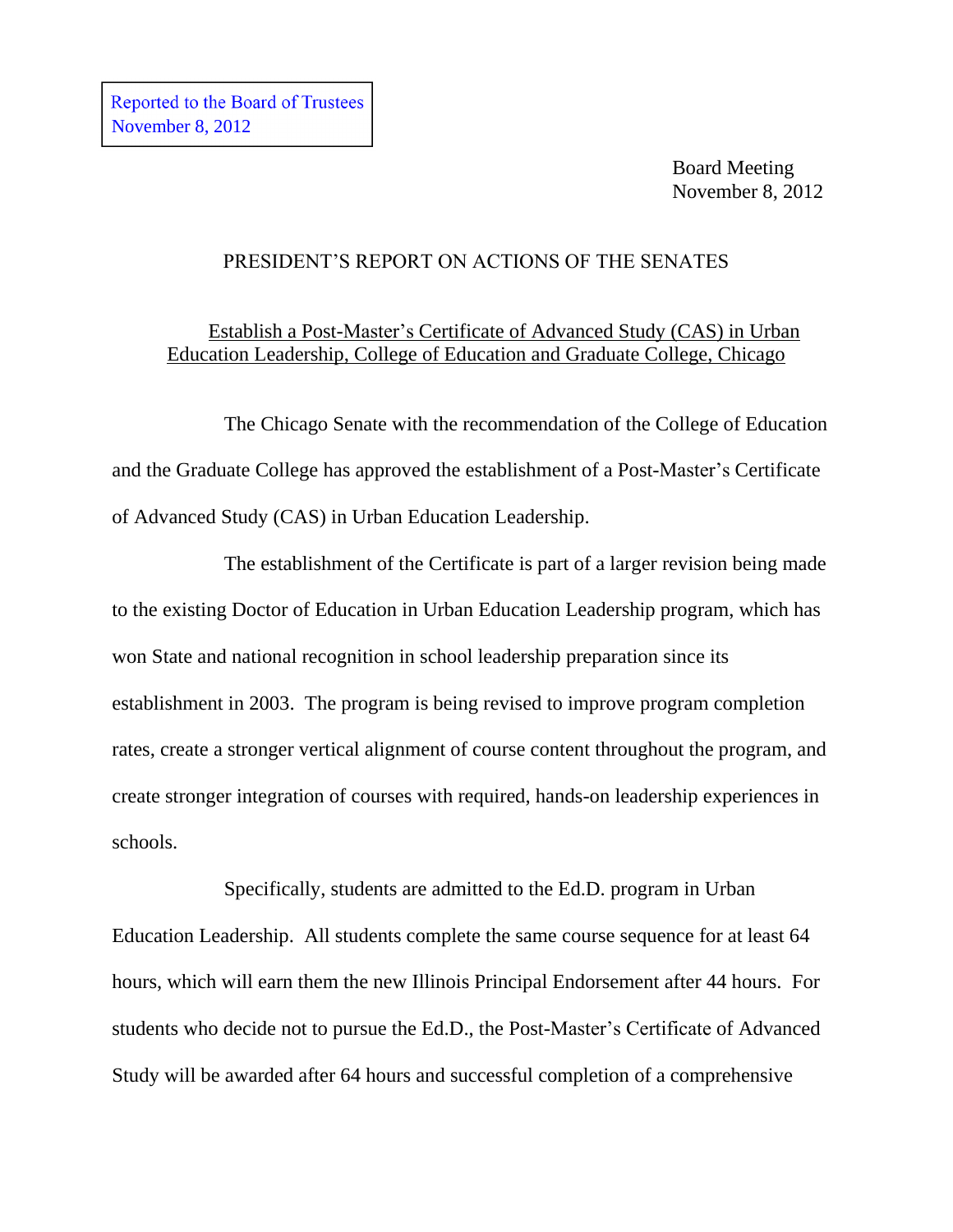written examination. For those students seeking to continue to the Ed.D., an additional 4 hours of coursework and 12 hours of doctoral research project focusing on a data-based analysis of school improvement will be completed.

#### Establish the Undergraduate Spanish Minor in the Modern Language Program, College of Liberal Arts and Sciences, Springfield

The Springfield Senate has approved a proposal from the Modern Language Program within the College of Liberal Arts and Sciences to establish a 17 credit hour oncampus Spanish undergraduate minor.

The learning objectives of the Spanish minor are divided into three broad categories of language, culture, and multimedia to allow students to get a broad understanding of the language and improve their abilities to compete in the twenty-first century global economy with marketable language skills. All courses required in the minor will be conducted in Spanish. The curriculum follows national standards and meets the UIS strategic plans for language offerings at the university. The Spanish minor, which will be the first foreign language minor offered at UIS, is expected to be a significant recruitment tool and benefit current international and study abroad programs. It will also support the Global Studies major which has a language requirement.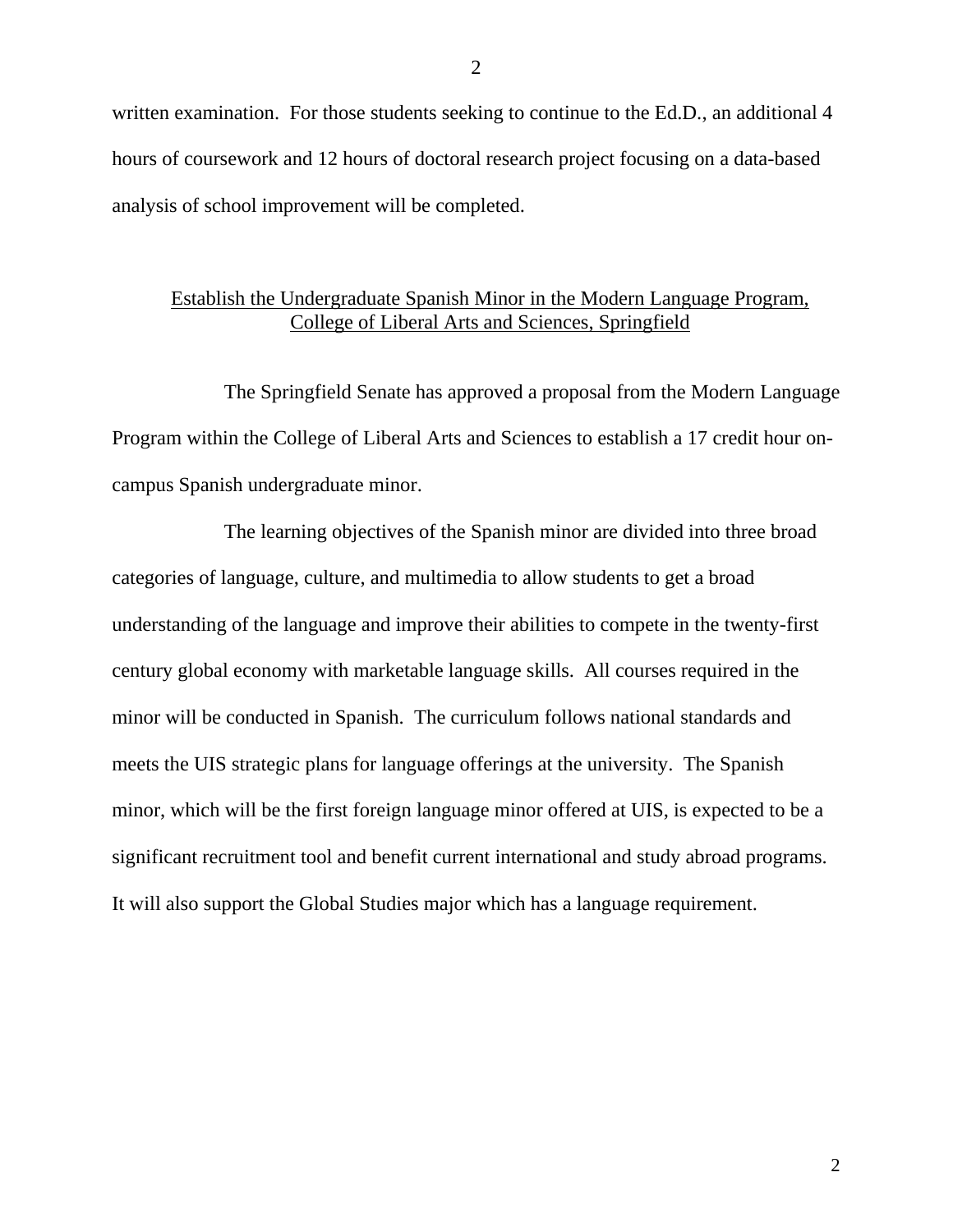## Establish the Management Concentration and Marketing Concentration in the Bachelor of Business Administration, College of Business and Management, Springfield

The Springfield Senate with the recommendation of the College of Business and Management has approved the establishment of the Management concentration and Marketing concentration in the Bachelor of Business Administration.

The Management degree began as distinct program of study in the College of Business and Management, but core curriculum changes in order to comply with Association to Advance Collegiate Schools of Business (AACSB) accreditation requirements and the addition of foundation courses changed the degree requirements in such a way that students in Business and Management are required to take 14 of the same courses (42 credit hours) as part of their degree programs. The overlap of coursework led to significant overlap and blurring between Business and Management majors.

A popular approach among AACSB business colleges is to have a business administration degree with concentrations in Management, Marketing, and other topical business areas. UIS seeks to use this model by continuing the existing Bachelor in Business Administration (BBA) and adding a Management concentration and Marketing concentration within the BBA. This restructuring will eliminate the curricular overlap of the current structure and allow students to focus their degrees on specific curricular aspects of business.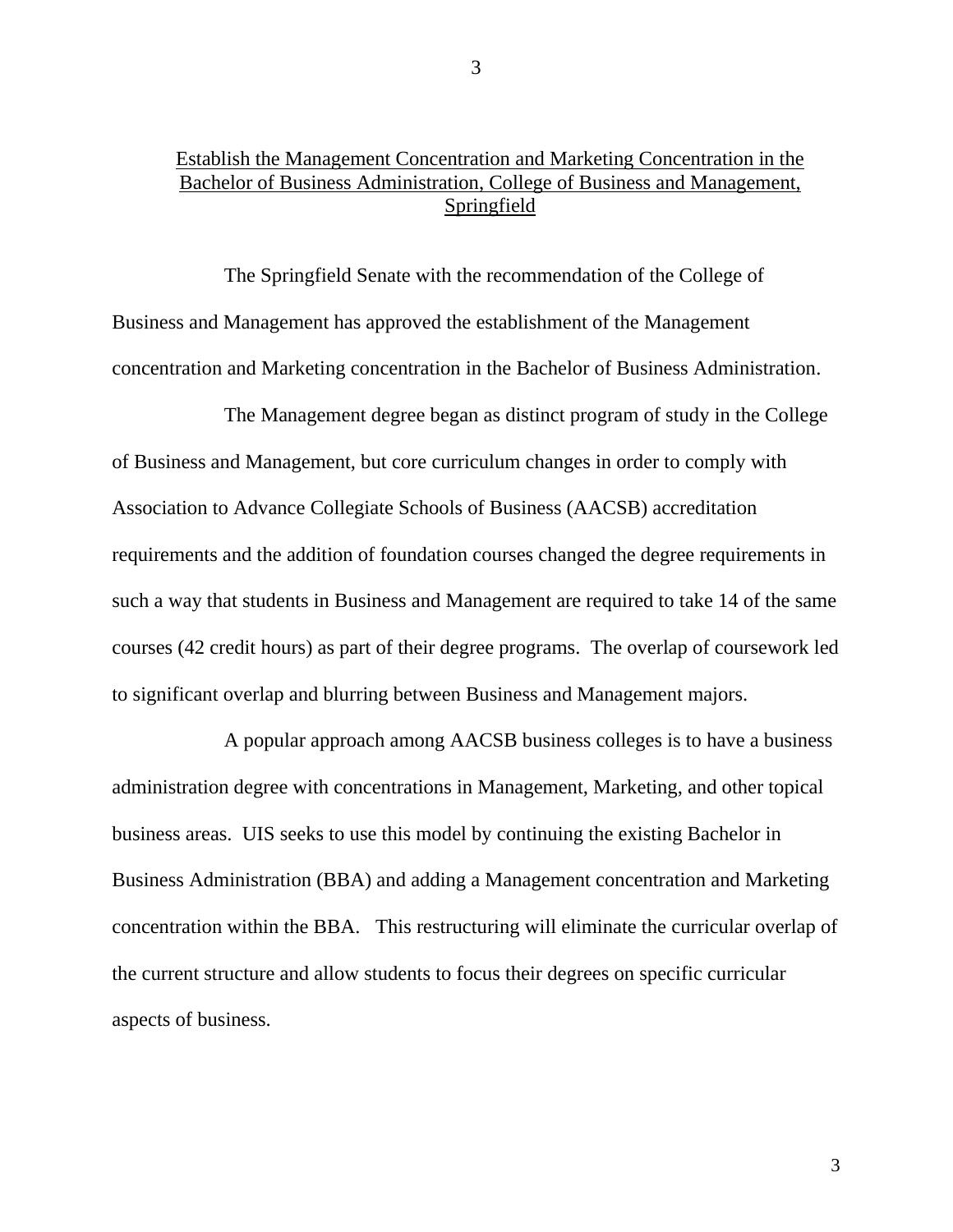The 15 hour Management concentration will focus on behavioral or strategic aspects of business. The Management concentration will replace the existing Bachelor of Arts in Management and will utilize the same curriculum that is offered in the current Management degree. Fall 2013 admissions to the current Management program will be suspended.

The 15 hour Marketing concentration is designed for students who wish to focus on consumer behavior, research and analysis, and other topics related to marketing a product or service. The Marketing concentration will meet student demand for more intense study related to Marketing, as data gathered by the UIS Office of Admissions indicates Marketing is one of the top three programs requested by students.

#### Establish the Undergraduate Marketing Minor in the Department of Business Administration, College of Business and Management, Springfield

The Springfield Senate has approved a proposal from the College of Business and Management to establish a 15 credit hour undergraduate minor in Marketing in the Department of Business Administration.

UIS currently offers minors in Business and Management, but does not offer a minor in Marketing. The Marketing minor is designed for students outside the business college who want to study marketing, marketing research principles, and consumer behavior. The minor will allow UIS students to supplement their major coursework and enhance employment qualifications with Marketing courses. Existing